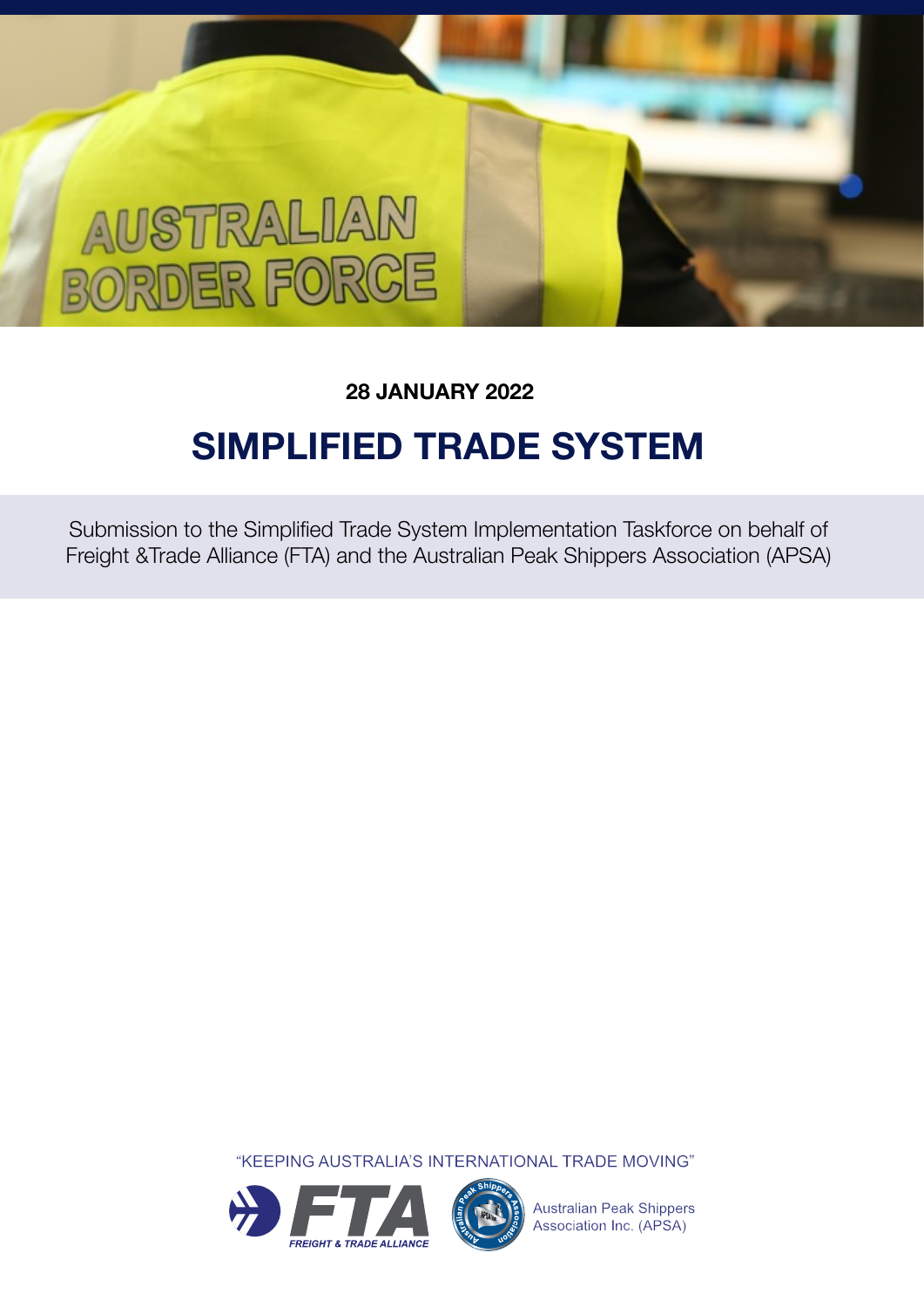**Table of contents** 

- **[03](#page-2-0) SUBMISSION SCOPE**
- **04 [1. FREIGHT & TRADE ALLIANCE \(FTA\) / AUSTRALIAN PEAK SHIPPERS](#page-3-0)   [ASSOCIATION \(APSA\)](#page-3-0)**
- **05 [2. EXPORTS](#page-4-0)**
	- **[2.1. EPHYTO](#page-4-0)**
	- **[2.2. TRANS-TASMAN](#page-4-0)**
	- **[2.3. MESSAGING STANDARDS](#page-4-0)**
	- **[2.4. DIRECT ENGAGEMENT WITH EXPORTERS](#page-4-0)**

#### **06 [3. IMPORTS](#page-5-0)**

- **[3.1. STREAMLINING THE CARGO INTERVENTION MODEL](#page-5-0)**
	- [3.1.1. A NEED FOR INCREASED INTERVENTION](#page-5-0)
	- [3.1.2. INTERMODALS AND OFF-AIRPORT SCANNING](#page-5-0)
	- [3.1.3 COSTS](#page-5-0)
	- [3.1.4. REGULATION](#page-5-0)

#### **[3.2. PRE-LOAD CARGO REPORTING](#page-5-0)**

[3.2.1. IMPACTS ON INDUSTRY AND GOVERNMENT AGENCIES](#page-5-0)

#### **08 [4. OTHER ISSUES](#page-7-0)**

- **[4.1. SECURITY FOR DATA TRANSFER](#page-7-0)**
- **[4.2. IMPLEMENTATION OF SYSTEMS CHANGES](#page-7-0)**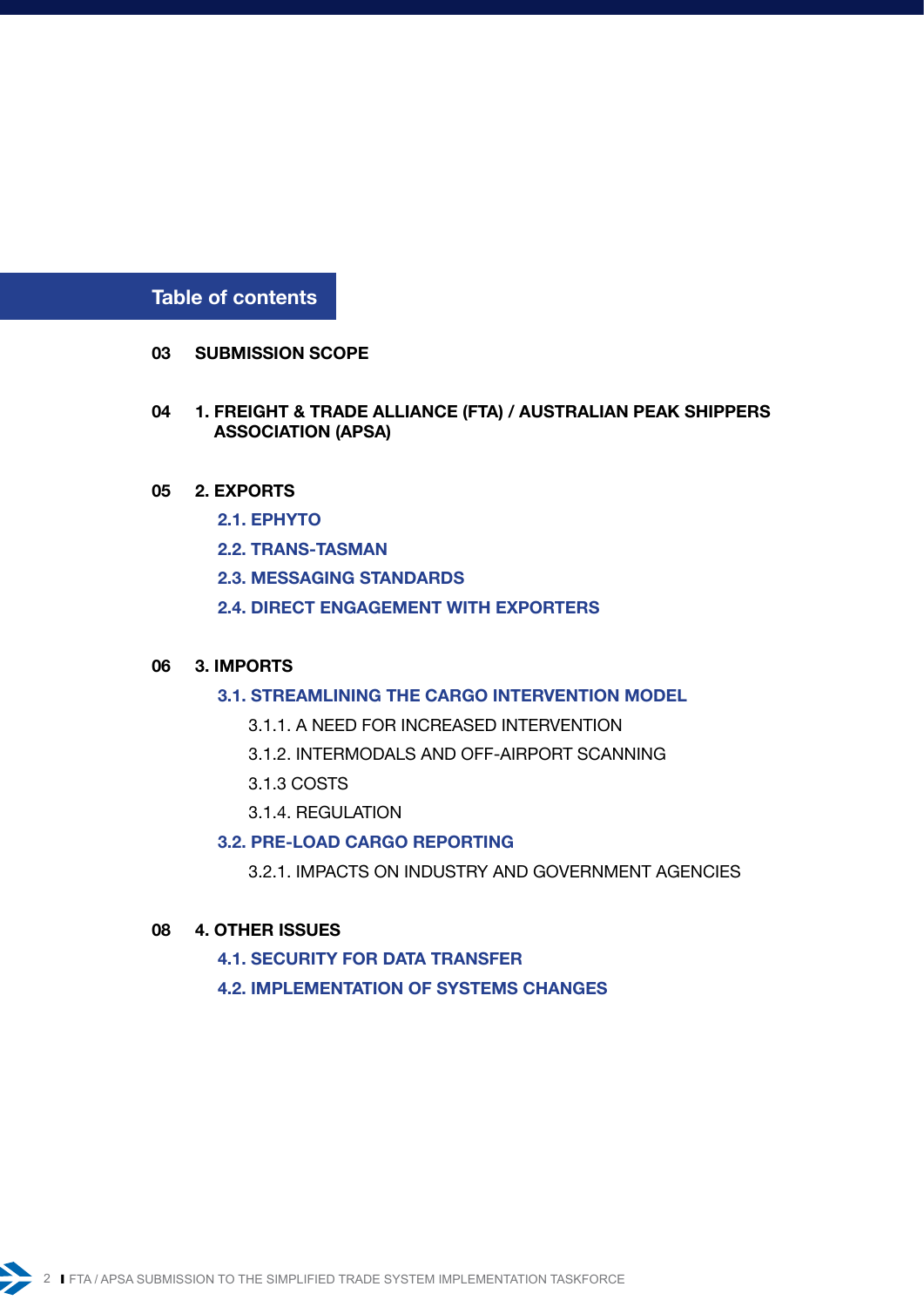#### <span id="page-2-0"></span>**SUBMISSION SCOPE**

Freight & Trade Alliance (FTA) and the Australian Peak Shippers Association (APSA) have a corporate mission to establish a global benchmark of efficiency in Australian biosecurity, border related security, compliance and logistics activities.

To that end, FTA /APSA see merit in the Federal Government's commitment of an additional \$137.7 million over four years, contained in the *Mid-Year Economic and Fiscal Outlook* (released December 2021), to revamp Australia's trade systems.

FTA / APSA look forward to ongoing engagement with the *Simplified Trade System (STS) Implementation Taskforce* to deliver practical changes to help businesses as we emerge from the pandemic and to stimulate an economic recovery.

In response to questions asked in the STS Consultation Paper, the main 'pain points' experienced by the international trade sector (particularly during the pandemic) have been in context of import biosecurity processing, the inability to access reliable sea and airfreight capacity (import and export) and rapidly increasing operational costs.

We commend the Federal Government for taking measures to mitigate some of these concerns via:

- ongoing engagement between key industry sectors and the Department of Agriculture, Water and the Environment (DAWE) executives in planning a range of document assessment and inspection innovations;
- the successful deployment of the International Freight Assistance Mechanism (IFAM) administered by Austrade providing temporary, targeted, emergency support to keep global air links open in response to the ongoing effects of the COVID-19 pandemic; and

• the December 2021 announcement that the Productivity Commission will conduct a formal inquiry into Australia's maritime logistics system to understand any long-term trends, structural changes, and impediments that impact the efficiency and dependability of Australia's maritime logistics system and connected supply chains (due to report by August 2022).

Aside from the above items and as a general statement, most FTA / APSA members have sophisticated systems and processes to adequately interface with other supply chain and regulatory bodies. Having stated that, opportunities certainly exist to further improve the operating environment faced by the international trade sector.

What is unclear via the STS engagement to date is the full scope (boundaries) of the reforms and the Federal Government's needs in terms of limitations (lifespan) of existing systems.

Focussed STS engagement has been in relation to the Streamlining the Cargo Intervention Model. Accordingly, this preliminary submission focusses on this element of reform in detail within the 'import' section.

This submission also includes preliminary views on 'exports' and 'generic issues' outlining opportunities for early reform deliverables.

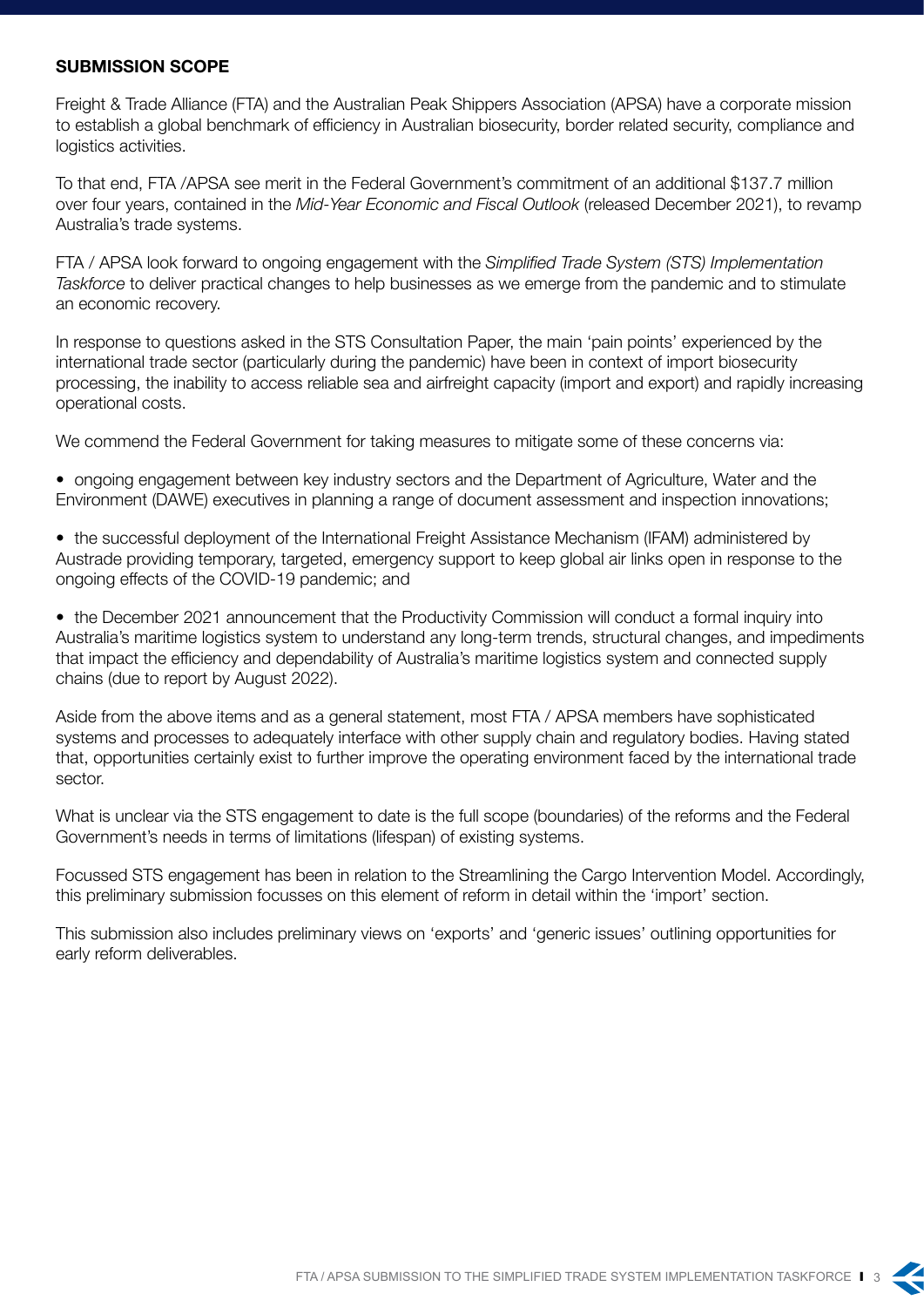#### <span id="page-3-0"></span>**1. FREIGHT & TRADE ALLIANCE (FTA) / AUSTRALIAN PEAK SHIPPERS ASSOCIATION (APSA)**

Freight & Trade Alliance (FTA) represents 445 businesses (including Australia's largest international trade logistics service providers, exporters and importers) and several industry associations including a dedicated secretariat role for the Australian Peak Shippers Association (APSA) – the designated peak body for Australia's exporters and importers under Part X of the Competition and Consumer Act 2010 and by the Federal Minister of Infrastructure and Transport.

FTA and APSA form a peak industry alliance represented on the following consultative forums:

- Biosecurity Futures (Paul Zalai Ministerial appointee)
- Customs Advisory Board (Paul Zalai ABF Commissioner appointee)
- National Committee on Trade Facilitation (NCTF)
- NCTF Legislative Matters sub-committee
- NCTF Regulatory Reform sub-committee
- Trade Facilitation Initiatives Working Group
- International Trade Remedies Forum (ITRF)
- Air Cargo Security Industry Advisory Forum (ACSIAF)
- Office of Transport Security (OTS) International Working Group
- Office of Transport Security (OTS) Domestic Working Group
- Rail Access Strategy Port of Melbourne
- Port Transport & Logistics Taskforce (PTLT NSW)
- WA Port Operations Taskforce
- Department of Agriculture Cargo Consultative Committee (DCCC)
- Biosecurity Imports Levy Industry Steering Group
- Australian Border Force Trade & Goods Compliance Advisory Group (CAG)
- Australian Border Force NSW Trade Facilitation Forum
- Australian Border Force Victorian Service Provider Working Group
- Australian Trusted Trader Industry Advisory Group (IAG)
- Supply Chain Advisory Network (SCAN)

APSA is also Australia's representative to the Global Shippers Forum (GSF) being the world's leading trade association for shippers engaged in international trade moving goods by all modes of transport (Paul Zalai – Director GSF).

Further detail of our membership and advocacy activity – refer **[www.FTAlliance.com.au](http://www.FTAlliance.com.au)**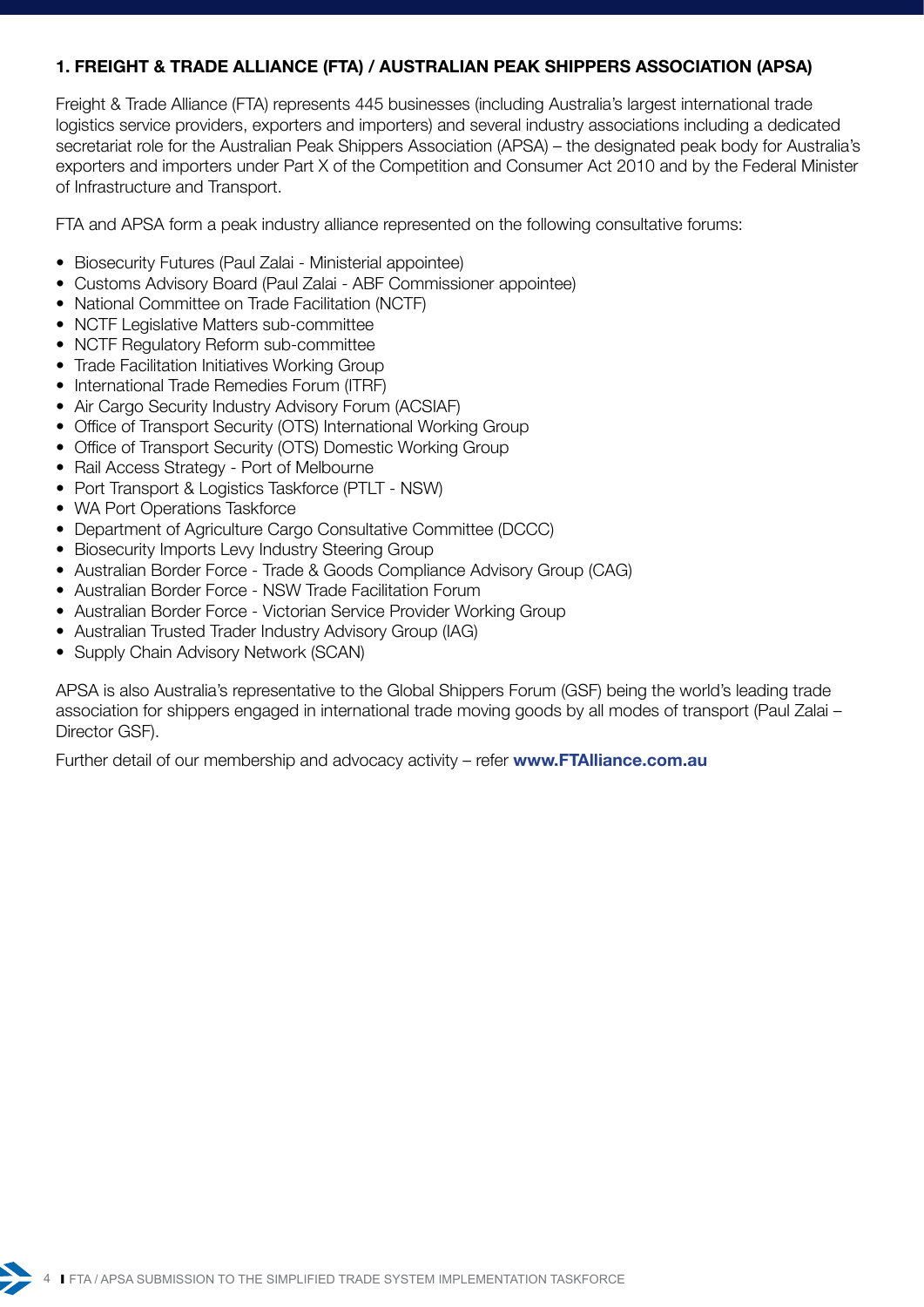#### <span id="page-4-0"></span>**2. EXPORTS**

#### **2.1. ePhyto**

Feedback from APSA members has highlighted a need to develop messaging to support the international standard as defined by the International Plant Protection Convention (IPPC) - ePhyto Solution.

As highlighted in recent engagement with the STS representatives, exporters have been making representation to the Australian government directly and indirectly through industry bodies for many years without any tangible outcomes.

#### **2.2. Trans-Tasman**

A clear opportunity exists to develop messaging between Australia and New Zealand Governments that would facilitate fully digitised messaging for all exports from either country, used to immediately initiate import customs clearance at destination.

This would require collaboration on the information requirements for both countries (import / export Compliance) consolidated into a single message completed by the exporter in either country. If successful, this model could then be leveraged for both Australian and NZ Governments for other origins/destinations. To achieve this outcome, a broader compliance strategy would be required to improve the integrity of export data.

#### **2.3. Messaging standards**

Create Messaging standards that facilitate single file formats that allow multiple government agencies to access information and eliminate the need for an exporter to move information via separate messages.

#### **2.4. Direct engagement with exporters**

It is recommended that the STS provide a 'roadmap' and timelines for all STS Initiatives in an environment where the status, updates, changes are linked directly to development pipelines.

As highlighted in recent engagement with the STS representatives, The NEXDOC experience provided very limited visibility or real commercial value for Australian dairy exporters and now agriculture and meat exporters have very little awareness of the next stage of the project.



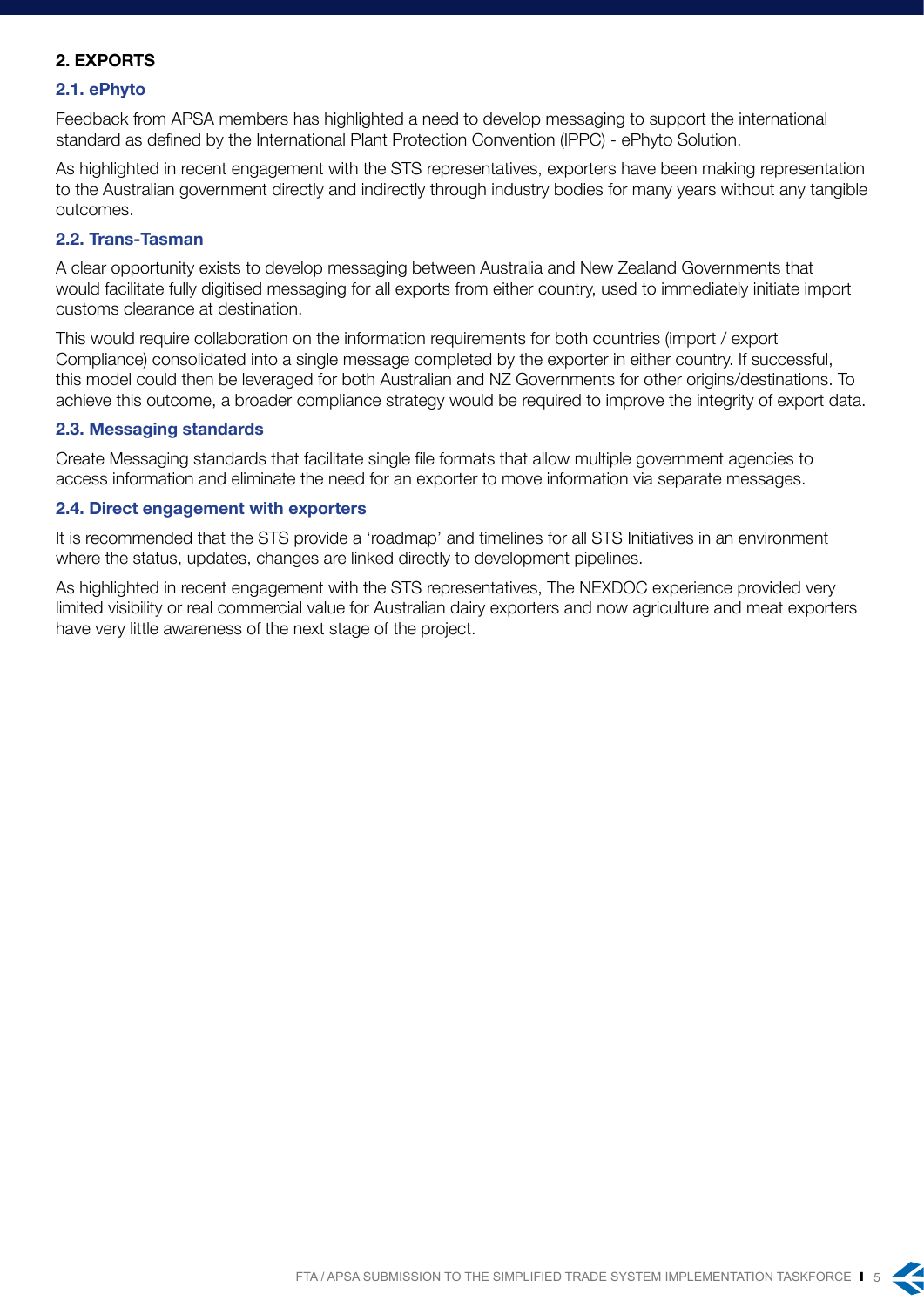#### <span id="page-5-0"></span>**3. IMPORTS**

#### **3.1. Streamlining the cargo intervention model**

FTA understands the aim of this initiative is to develop new intervention models for sea and air cargo to enhance the detection of threats and risks and maintain the integrity of the border. This will be achieved using automation and innovative non-intrusive technologies embedded in the logistics chain.

#### **3.1.1. A need for increased intervention**

The current Container Examination Facilities (CEFs) deployed by the Australian Border Force (ABF) at major containerised seaports are now out-dated, necessitating reform.

The alternate proposed sea cargo model includes:

- continuation of 100% profiling / risk assessment against cargo reports / Full Import Declarations (or a variation of the reporting models into the future);
- on a risk assessed basis, an increased percentage on today's levels (to be advised) to be scanned on-site at stevedore facilities; and
- on assessment of images, a percentage (to be advised) to be transported to a site within the port precinct for ABF and / or DAWE examination.

Preliminary concerns raised from industry appear to be in terms of the 'footprint' required at stevedore premises for scanning and limited availability of separate sites within port precincts for the physical examination of goods within containers (assuming larger facilities are required above and beyond current CEF sites).

#### **3.1.2. Intermodals and off-airport scanning**

As suggested by industry representatives, FTA/APSA see significant merit in using rail scanning technology with the potential of 100% x-ray of containers going to/and from intermodal terminals. Understandably, ABF/DAWE concerns are for the need to then establish multiple examination facilities and / or a reliance on mobile examination solutions. FTA/APSA see an opportunity to progress this initiative by limiting the scanning deployment to facilities with a prescribed minimum throughput.

FTA/APSA see this as requiring immediate consideration as many of the facilities are now in a final design phase and could incorporate needs within these 'green-field' sites. Importantly, this could also be showcased as an early deliverable towards the government's broader agenda of border and biosecurity protection.

A similar model was suggested during the discussion on air cargo with the potential to 'carve out' air cargo consolidations moving to express courier facilities and to high volume freight forwarder depots.

This would ease congestion at on-airport cargo terminal operations (CTOs) with scanning to be completed offsite under strict underbond conditions. The proposal has merit as a means of keeping these airport gateways free of congestion and to keep cargo moving. While new 'green-field' sites such as Western Sydney Airport offer new modelling opportunities, legacy facilities were not intended and built (fit for purpose) for deconsolidation and to do so will likely introduce OHS issues amongst others.

Like the suggestion to scan at intermodals for sea cargo, this proposal for air cargo appears to be the only viable solution to meet the government's mandate for increased intervention. FTA/APSA look forward to further engagement with ABF/DAWE on this concept to deliver pragmatic solutions.

#### **3.1.3. Costs**

FTA/APSA noted that any associated costs for these processes must be borne by the Federal Government and remove the onus on stevedores (and potentially intermodal terminals / depots) from using their own mechanisms to cost recover operational costs against transport operators. FTA/APSA provided evidence that stevedores currently charge exorbitant Terminal Access Charges with industry having no means influence service or price.

Should the Federal Government opt to recover costs from industry, this would no doubt require further industry consultation. Assuming the cost recovery will be collected from importers via the Import Processing Charge (IPC), FTA/APSA see merit in the introduction of a differential (lower) payment from Australian Trusted Traders and 'green lane' biosecurity participants that presumably require a lesser level of intervention.

#### **3.1.4.Regulation**

The amount of cargo directed for screening and examination must be directly proportionate to the availability of ABF staff. Where consequential delays will occur, ABF should have guidelines and business processes in place

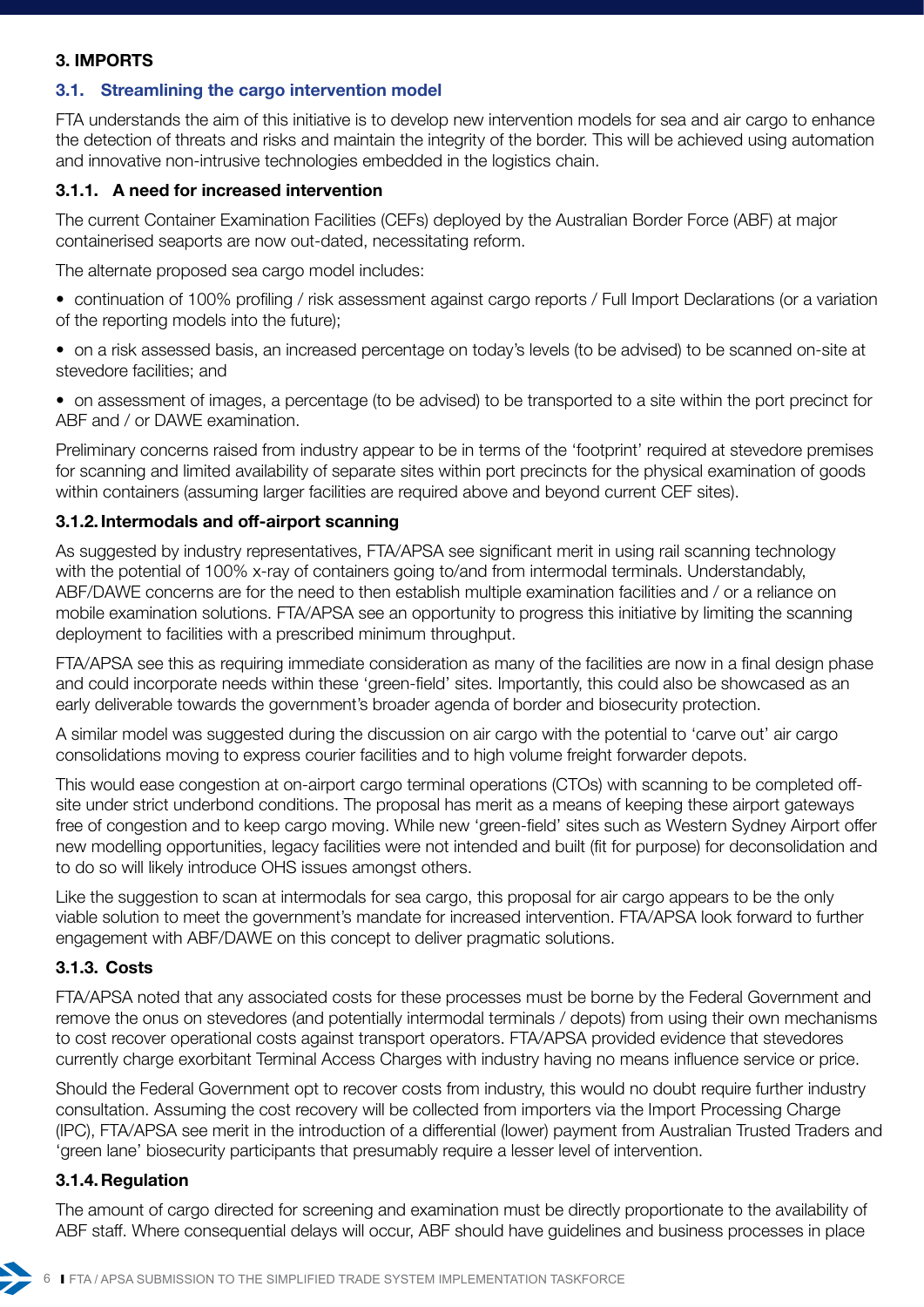ensuring only consignments about which there are known alerts / intelligence. There should be a time limit within which cargo must be released for trade facilitation and to maintain the covert integrity of processes.

FTA/APSA also note the current CEF arrangements whereby stevedores allow at least one day's free storage from the time the container is cleared and returned to the stevedore. FTA/APSA is of the view that a similar arrangement (preferably offering 3 days free storage as per normal commercial practices) be maintained and extended to any licensed premise handling underbond goods (sea and air cargo).

Shipping lines also charge container detention penalties for delays in the dehire (return) of empty containers to nominated locations. This is generally 7 to 10 days from the time of container discharge / advertised availability. FTA/APSA see a need to provide importers with protections, via regulation, to ensure the 'detention clock' commences from the time cargo is cleared from border / biosecurity intervention.

Opportunities clearly exist to increase the percentage of cargo x-rayed, increase detection of illegal imports and to better manage biosecurity threats. FTA/APSA applaud the ABF and DAWE in their initial stakeholder engagement to implement reforms with a focus of doing so in the least disruptive way for industry.

#### **3.2. Pre-load cargo reporting**

By way of background, during the 1990s, Australian Customs was a leading global border administration requesting 'pre-arrival' cargo reporting to be provided electronically via legacy systems Air Cargo Automation (ACA) and Sea Cargo Automation (SCA).

The transition to the imports phase of the Integrated Cargo System (ICS) in October 2005 maintained this same requirement under Sec 64AB of the Customs Act.

An extensive joint Customs and industry review was conducted in 2007 to examine the potential to follow the US 7+1 cargo reporting requirements to be provided 'pre-load'.

This did not progress at the time due to complex design requirements and a somewhat understandable requirement to have systems stability (minimal systems changes) following the flawed ICS imports implementation.

Since this time, many Customs administrations globally have implemented a 'pre-load' model. The most recent notable development is that the European Union (EU) is now heading down this path with their Import Control System2 (ICS2).

#### **3.2.1. Impacts on industry and government agencies**

In 2018, FTA provided Customs (via its Compliance Advisory Group) insights into reasons why industry falls short of 100% in the timely supply of this critical data (required as the first line of risk assessment), noting the only way to achieve consistent timely reporting would be to implement a 'pre-load' model – if cargo is not reported it is does get loaded.

During 2021, engagement between DAWE and FTA members / representatives examined causes of 'late' declarations submitted by importers / customs brokers. Feedback from members was that one of the reasons for late reporting was the need to wait for the cargo report to be lodged by the shipping line / freight forwarder noting that the import declaration must match with the cargo report on critical data fields (including vessel / voyage).

While an importer or customs broker may have consignment details (in some cases weeks) in advance of arrival, they may not know the import vessel details until much later - particularly in the common circumstances where the cargo is being transhipped between vessels before arriving into Australia.

While a pre-load reporting model would largely address this by ensuring earlier cargo reporting, FTA acknowledge that this would be a complex ICS change necessitating it to be a long-term reform. A potential interim solution may be for importers and customs brokers to lodge early - where they are unsure of import vessel details, they simply lodge with some form of "check to arrive" or "dummy" details (without the threat of penalties or other compliance action). Once import vessel details are known, an amendment is made to the import declaration.

FTA understand that DAWE are checking to see what impacts this would have on their profiling / risk assessment. It is assumed that this concept would also have benefits for the ABF in receiving earlier declarations but understand that this may have other adverse border protection consequences.

If this change could be accommodated, we see that this would meet the broad parameters of the STS, would deliver immediate trade facilitation benefits and enhance border / biosecurity measures.